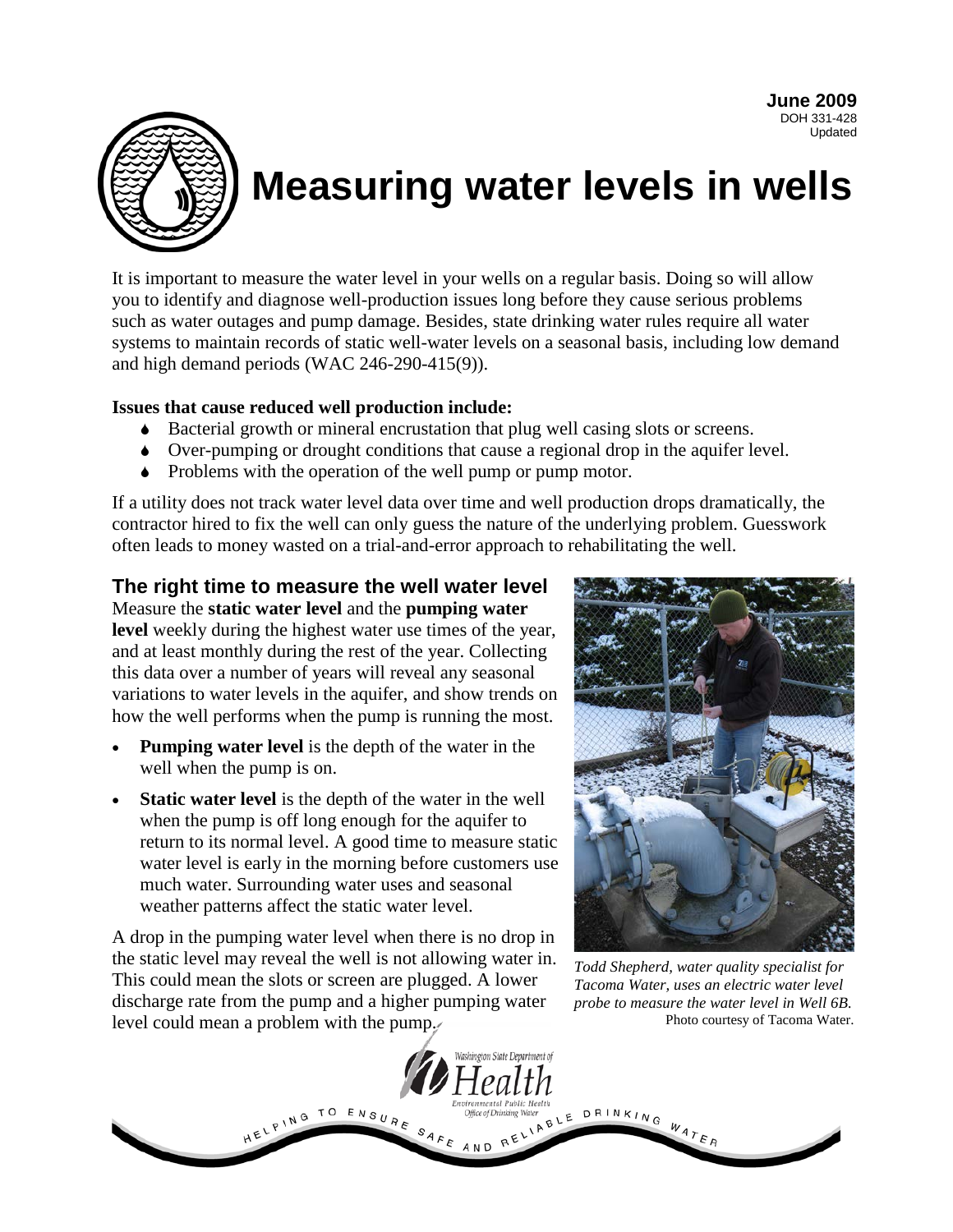# **What to do if you are losing pumping capacity from the well**

- Inform your customers. If necessary, implement a water conservation plan to decrease usage.
- Hire a licensed well driller or pump contractor to give you a professional assessment of the severity of the problem.
- Contact the local health department and the Office of Drinking Water. Ask for information about emergency sources of water.
- Take precautions if the pump is drawing air into the system. This may mean the water level dropped (at least for a little while) below the pump intake. Pumping too much air for too long can burn out a pump. If the pump circuit breaker repeatedly trips, this may also indicate that the pump has overheated from pumping air.

# **Ways to measure the water level**

# **Air Line Device**

Set a known length of small-diameter tubing down the well until at least 10 feet is in the water. The tubing must be straight, so most engineers strap it to the pump discharge pipe. Connect a pressure gauge to the tubing at the wellhead, and pump air into the line until you achieve maximum pressure. Use the pressure gauge reading to determine the length from the water level to the bottom of the tubing. Subtract this length from the total length of the air line to determine the distance from the wellhead to the water level. If the gauge is calibrated in feet, it will directly indicate the distance from the water level to the end of the air line. If the gauge reads in pounds per square inch (psi), convert the reading to feet by using the formula 1 psi  $=$ 2.31 feet.

**Example**: If the open end of an installed air tube is 300 feet below the top of the well casing and the pressure gauge reads 38 psi, the water level depth would be 213 feet below the top of the well casing.

300 feet - (38 psi x 2.31 ft/psi) = 213 feet

## **Air Line Device**

## **Electric Water Level Probes**

Electric water level probes consist of a spool of dual conductor wire, a probe attached to the end and an indicator. When the probe contacts the water, the circuit closes and a meter light or audible buzzer attached to the spool signals contact. Read the depth from graduated markings on the wire.

#### **Remember to:**

- Disinfect the measuring device with a dilute chlorine bleach solution before using it to prevent contaminating your well. Make sure the instrument is working by dipping the probe into a bucket of clean water.
- Slowly lower the probe down the well casing. If the probe gets caught up on wires, pipes or other material in the well, pull back and try again. You may need to try several times before finding a free path down to the water.

**Electric Water Level Probe**